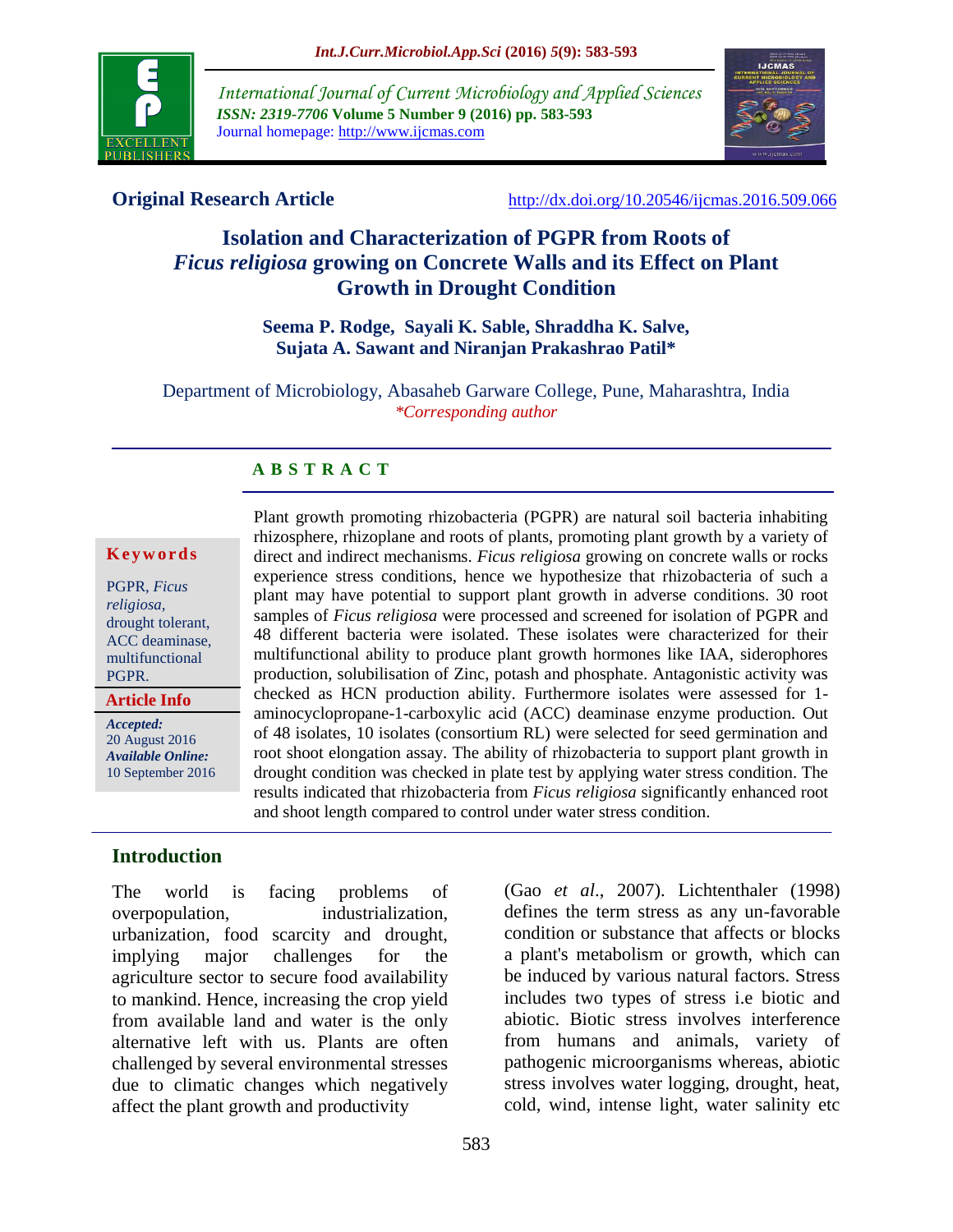(Vinocur and Altman 2005; Wahid *et al*., 2007).The agriculturist demand sustainable solution to combat climatic changes affecting crop yield. In this paper we evaluate rhizobacteria isolated from the roots of *Ficus religiosa* plant for their beneficial traits on maize seed germination and growth. Plant growth promoting rhizobacteria (PGPR) are heterogeneous group of naturally occurring soil bacteria that colonize plant roots and benefit plants by providing growth promotion directly or indirectly. (Agrawal and Agrawal, 2013). PGPR are known for their ability to induce plant defence/tolerance and antagonize plant pathogens. PGPR are considered as potential biocontrol agents which promotes plant growth (Planchamp *et al*., 2014; Barriuso *et al*., 2008). Use of PGPR is a promising solution for sustainable, environmental friendly agriculture and has gained worldwide importance and accept ance for agricultural benefits.

PGPR can enhance plant growth directly by providing plants with nutrients such as nitrogen through the process of nitrogen fixation or by solubilizing phosphorus from soil bound phosphate (Zaidi *et al*., 2009; Berg, 2009). PGPR also have ability to synthesize several plant growth hormones such as auxins and cytokinins (Berg, 2009; Yang *et al*., 2009). PGPR can modulate levels of the plant stress hormone 'ethylene' by producing 1-aminocyclopropane-1 carboxylate (ACC) deaminase enzyme by metabolizing ACC into a-ketobutyrate and ammonia (Glick, 2014). Recently, rhizobacteria having ACC deaminase activity were recommended as solution to relieve stress on crop plants. PGPR also forms biofilms which are mainly composed of bacteria and extracellular matrix and several classes of sugars that plays role improving plant abiotic stress tolerance via maintaining water availability in the

rhizosphere (Yang *et al*., 2009; Dimkpa *et al*., 2009). However, till date limited scientific efforts were taken to explore the available microbial diversity for its exploitation in agriculture. *Ficus religiosa*  (Moraceae) is the most popular member of the genus *Ficus,* commonly named as Peepal (India) and is claimed to have long life. In urban India this plant is commonly found to grow in crevices of concrete walls with limited resources. We hypothesize that a exceptional ability of plant to survive and grow under rigorous condition may be due to considerable plant roots association with rhizobacteria. In our opinion rhizobacteria of *Ficus religiosa* may offer benefit to crop plants to survive and grow under stress condition.

In the present study root samples from concrete walls and pavements of *Ficus religiosa* plant were collected from Pune city for assessment of PGPR. The main objectives of this study are to isolate and characterize PGPR from the rhizoplane of *Ficus religiosa*, and to screen their abilities of direct and indirect plant growth promotion in drought conditions. The *in vitro* evaluation of selected PGPR on seeds of crop plant was performed

# **Materials and Methods**

# **Sampling and Isolation of PGPR**

Samples were collected from different locations in Pune city (Maharashtra, India). Roots of *Ficus religiosa* growing on concrete walls and pavements were collected in sterile plastic bags. Collected roots were washed twice with sterile distilled water and suspended in sterile saline.

Serial dilutions were performed and suspensions were plated (spread plate) on on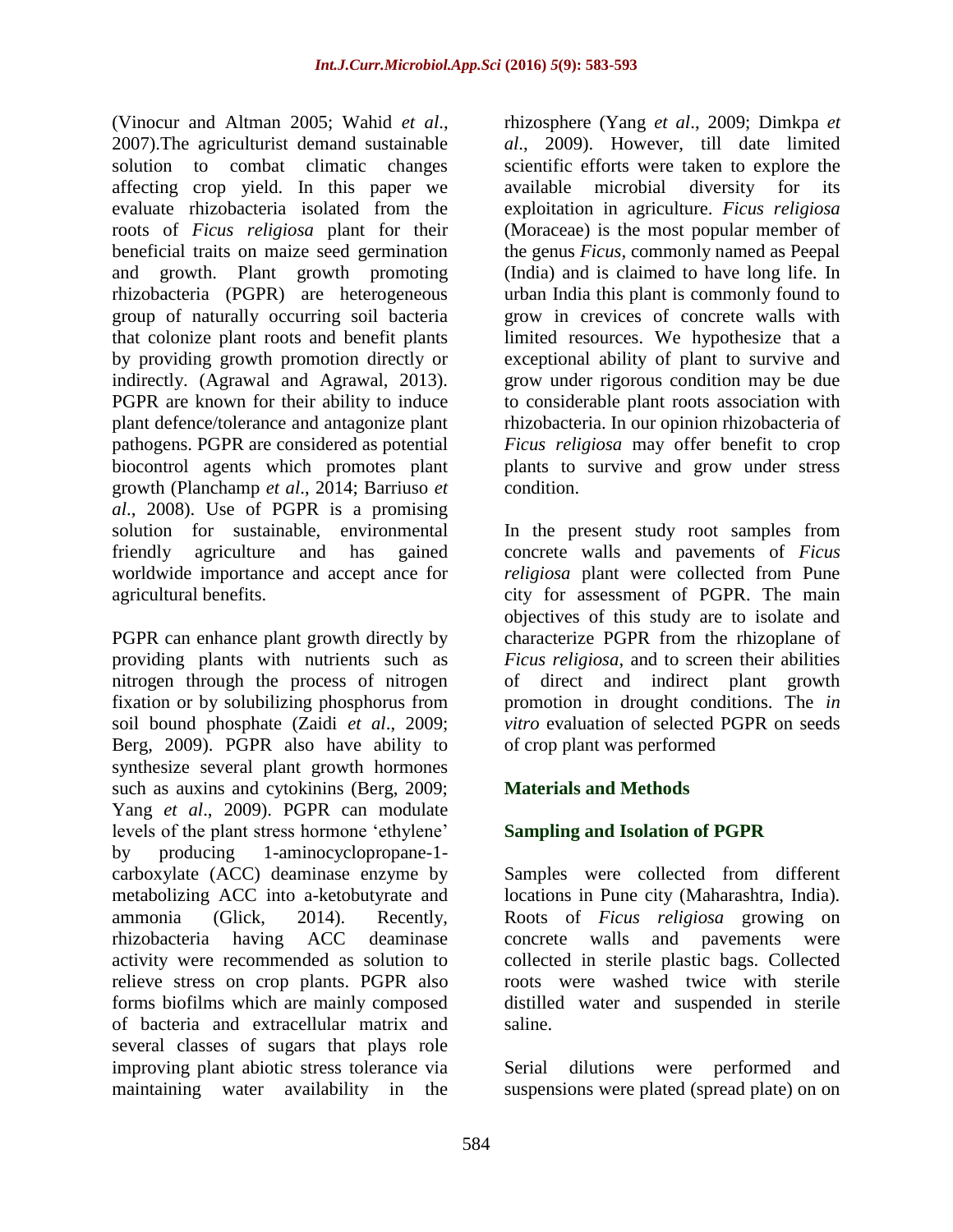nutrient agar medium and incubated at room temperature for 24 hours. Isolated colonies having dissimilar morphology were streaked on Nutrient Agar medium to know purity of isolate. The pure cultures were preserved on nutrient agar slants. The maize (*Zea mays*) seeds were purchased from local market.

#### **Screening of PGPR traits**

The isolates were evaluated for following plant growth promoting traits.

#### **Indole acetic acid production**

Indole acetic acid (IAA) production was detected as described by Brick *et al*., (1991). 1% tryptone water broth was inoculated with loop full of bacterial suspension and incubated for 48 hours at 30±2°C. The broth was centrifuged at 10000 rpm for 10 min and supernatant was mixed with equal volume of Salkowaskya's reagent. After for 30 min in dark development of pink colour indicates IAA production.

#### **Siderophore production**

Siderophore production was detected by Chrome azural S (CAS) method (Schwyn and Neilands, 1987). For detection of siderophore, bacterial isolates were spot inoculated on King's B agar medium containing CAS reagent and incubated for 72 hours. Positive results were indicated by development of orange halo around the bacterial colony after incubation for 48 hrs at room temperature.

## **Nitrogen fixation**

Isolates were streaked on sterile Ashby's mannitol nitrogen free agar medium and incubated at room temperature for 48 hours. Growth on Ashby's agar medium indicates Nitrogen fixing atmospheric ability.

#### **HCN production**

The isolates were screened for the productions of hydrogen cyanide by adopting the slight modification of method of Castric (1975). Nutrient agar was amended with glycine (4.4g/L) and cultures were streaked on this modified agar slants in screw capped tubes. A Whatman Filter paper no. 1 strip soaked in 2% Sodium carbonate in 0.5% picric acid was placed on the top of the tube and was tightly capped. Tubes were incubated for 48 hours 30±2°C. Development of orange to red color on paper indicates HCN production.

## **Phosphate solubilization**

The culture suspension was spot inoculated on Pikovskya's medium (having insoluble Tri-calcium phosphate as sole source of phosphate) and plates were incubated on room temperature for 36 to 72 hours. Clear zone around the microbial colony indicates phosphate solubilizing ability of bacteria (Bharucha *et al*., 2013).

## **Zinc solubilization**

The suspension of isolate was spot inoculated on medium containing dextrose  $(1 \t g\%)$ , ammonium sulphate  $(0.1 \t g\%)$ , potassium chloride (0.02 g%), di-potassium phosphate (0.01 g%), magnesium sulphate (0.02 g%), zinc oxide (0.1 g%) and agar (3 g%). Clear zone around the bacterial colony indicates zinc solubilizing ability of bacteria (Goteti *et al*., 2013).

## **Potash solubilization**

Aleksandrov's agar medium (1% mica powder) was spot inoculated by culture suspension and plates were incubated on room temperature for 36 to 72 hours. The zone of clearance around the colony indicated potash solubilizing ability of bacteria (Parmar and Sindhu, 2013).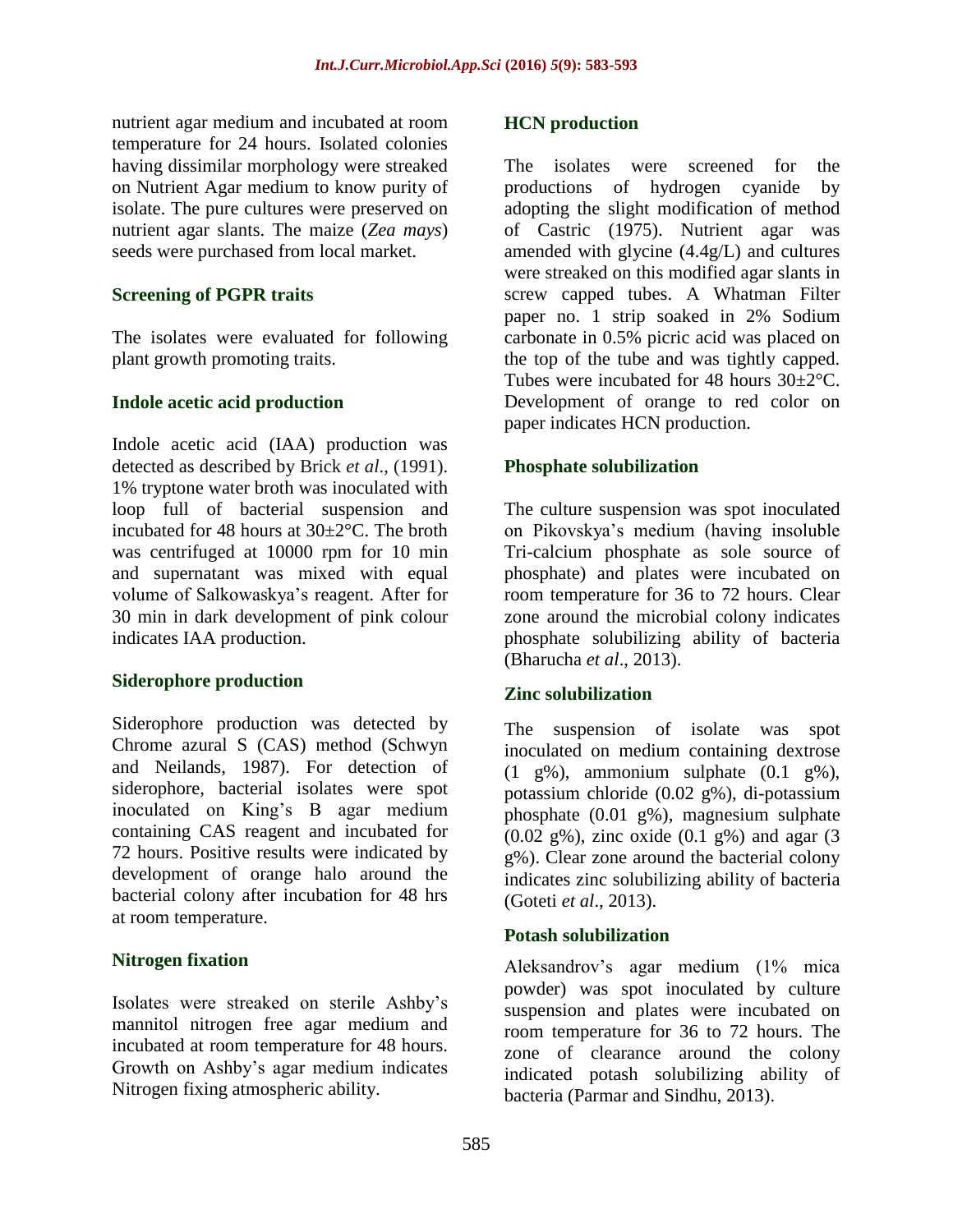#### **Ammonia production**

18 hours old culture was inoculated in 10 ml of 1 % peptone broth and incubated at room temperature on shaker (120 rpm) for 48 hours. 0.5 ml of Nessler's reagent was added in each tube, development of faint yellow to dark brown color indicated production of ammonia (Cappuccino and Sherman, 1992).

## **ACC Deaminase production**

Qualitative analysis of ACC deaminase activity was performed as previously described by Penrose and Glick (2003) by measuring the amount of  $\alpha$ -ketobutyrate produced when ACC deaminase cleaves ACC into α-ketobutyrate and water.

#### **Characterization of isolates**

The taxonomic features of selected isolates were determined using routine morphological (colonial, Gram, motility, spore staining) and biochemical (catalase, oxidase, nitrate) criteria.

#### **Seed germination experiment**

Maize (*Zea mays*) seed germination assay was done by applying consortium-RL of 10 cultures. The cultures were grown in sterile nutrient broths up to 1.0 OD at 530 nm. The consortium-RL of 10 isolate was prepared by mixing each culture equally having 1.0 OD at 530 nm. Seeds were surface sterilized with  $0.1\%$  HgCl<sub>2</sub> for 3 min and washing with distilled water for 6 times. 30 surface sterilized seeds of maize were bacterized with inoculums for 30 min. The seeds were then transferred on moist sterilized filter paper in Petri plates and were incubated at room temperature and left undisrupted. Seeds soaked in sterile distilled water were used as negative control. experiments were performed in triplicates. The specified

distilled water addition was followed every day until  $7<sup>th</sup>$  day as shown in Figure 1. The root and shoot lengths were measured and statistical analysis was done using independent sample t test to know significant difference between treated and control. The observations were considered significant when P was  $\leq 0.05$ .

#### **Results and Discussion**

#### **Isolation and Selection of PGPR isolate**

The total 22 root samples of *Ficus religiosa* growing on concrete walls and pavement were collected from different locations of Pune. A total 48 pure bacterial isolates were obtained from collected samples. The 48 isolates were qualitatively assessed for 9 different multifarious activities. The isolates having maximum number of PGPR traits were selected for further studies. 10 isolate were exhibiting maximum number of traits. The selected 10 isolate also show variation in morphological characters, biochemical characters and colony morphology. The goal of determining taxonomic character was to ensure that isolates of different types represent the consortium-RL. Nonetheless, the identification of isolates up to species level will be followed depending on its potential in promoting growth and productivity. *Cronobacter malonaticus* BR-1 was reported as one of potential isolate from *Ficus religiosa* by Bhatt *et al*.(2014). Nimnoj and Pongslip(2009) reported 72 indole acetic acid producing isolate from *Ficus religiosa* L., *Leucaena leucocephala* and *Piper sarmentosum* Roxb. The radiation resistant bacteria, *Deinococcus ficus* sp. nov., isolated from the rhizosphere of *Ficus religiosa* L (Lai *et al*., 2006).On this background, our study focuses extensively on rhizobacteria from *Ficus religiosa*.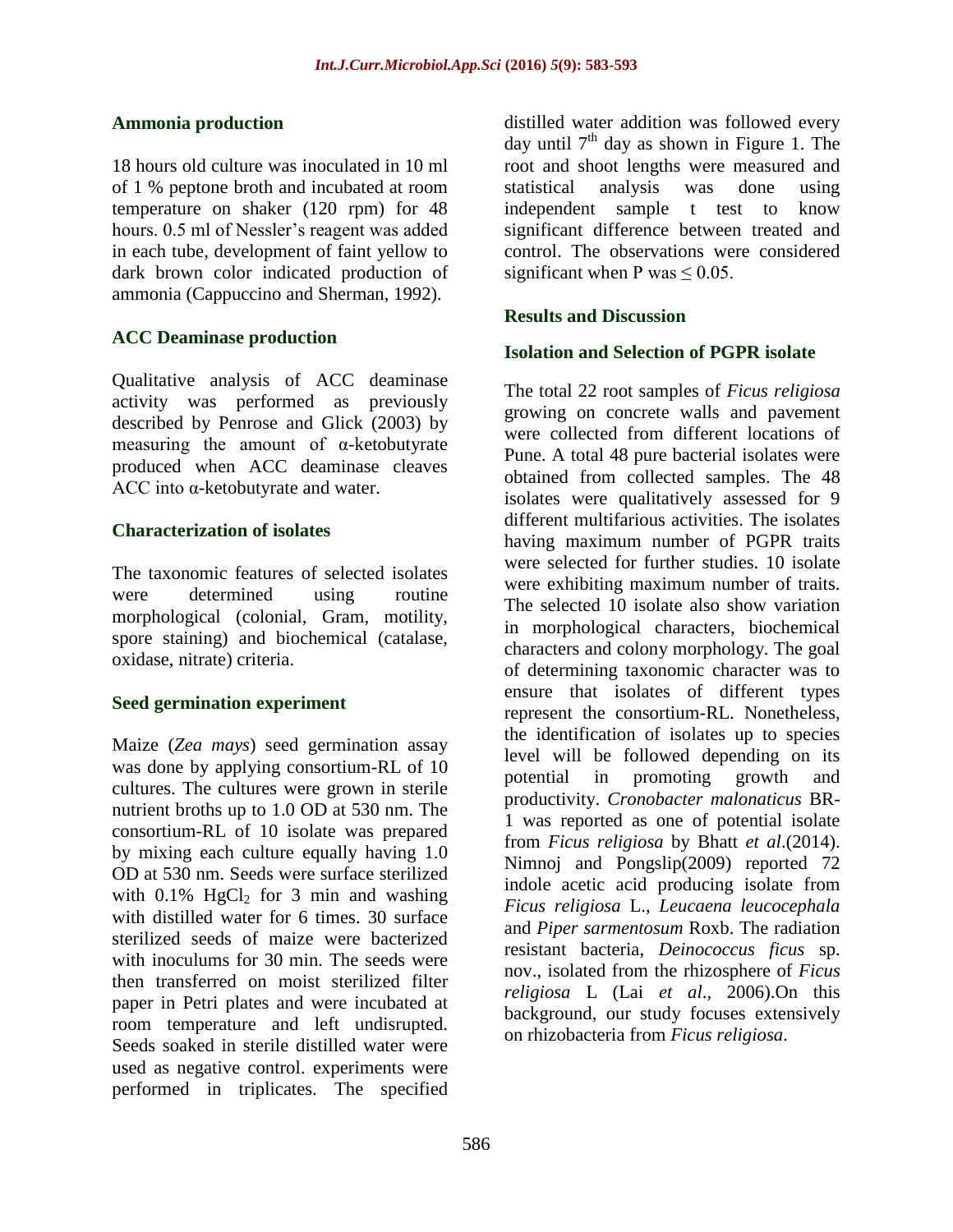#### **PGPR traits**

It was assumed initially that some soil bacteria fix atmospheric  $N_2$  and increase crop yield. Subsequently, it became clear that these rhizobacteria enhance root and shoot lengths by variety of mechanisms like phytoharmone production, enhanced nutrient availability, enhanced stress tolerance, pathogen suppression and enhanced nutrient uptake. The search for ideal multifarious (having all the traits) bacteria non-specific for host plant is the necessity of sustainable agriculture practice. The outcome of present research work is 10 different PGPR isolates having minimum 5 and maximum 8 PGPR traits out of nine traits evaluated as shown in Table 1.IAA is one of the most important phytohormone and function as important signal molecule in regulation of plant development. In our study all of the selected bacterial isolates were positive for IAA production (Figure 2a). Another important trait of PGPR is ammonia production that indirectly influences the plant growth (Ajay Kumar, 2011). HCN is secondary metabolite produced by various bacteria, and it acts as antagonist on plant pathogens thus helps promoting plant growth (Karmel Reetha, 2014). In present study, only 3 isolates were positive for HCN production which acts as inducer of plant resistance and SMJ2II showed fastest reaction (Figure 2b). Siderophore, a iron chelator was also produced by eight bacterial isolates in which T6 showed highest siderophore production on CAS agar plate. Five isolates were found to utilize ACC and produce alpha ketobutyrate, which was detected using 2, 4 dinitro phenyl hydrazine reagent. This byproduct is as a result of cultures producing ACC deaminase enzyme which utilizes

ACC as a sole source of nitrogen. Out of 10 isolates, isolate T6 showed high ACC deaminase activity(Figure 2c). All isolates were able to produce ammonia. The isolate SMJ2II and T6 shown maximum eight trait out of nine PGPR trait. The isolate SMJ2II is ACC deaminase negative and isolate T6 do not solubilize insoluble phosphate. Similar finding of multiple activities from rhizospheres of various plant were reported (Bhatt *et al*., 2014; Joseph *et al*., 2007; Kloepper and Schrot, 1978). Our results include more activities reported per isolate. The rhizosphere involves complex dynamic interaction of plant and microbes influenced by physicochemical environment around. Theoretically, isolate having multiple traits has more chance to confer plant growth promotion effecting increased crop yield.

#### **Identification of selected Isolates**

The identification of bacterial isolate to species level is necessary to know taxonomic identity, but at this level our requirement is to avoid replication in the members of consortium-RL. The ten isolates were fully differentiated based on taxonomic criteria as given in Table 2 and PGPR traits in Table 1.

#### **Maize seed assay**

The consortium was chosen over pure culture as it manipulates synergistically various situation efficiently compare to pure isolate. The consortium-RL treated seed showed average 90% germination compare to 73% germination in D/W treated seed. The data from Table 3 revealed that consortium-RL treatment promotes maize seed germination and root shoot elongation.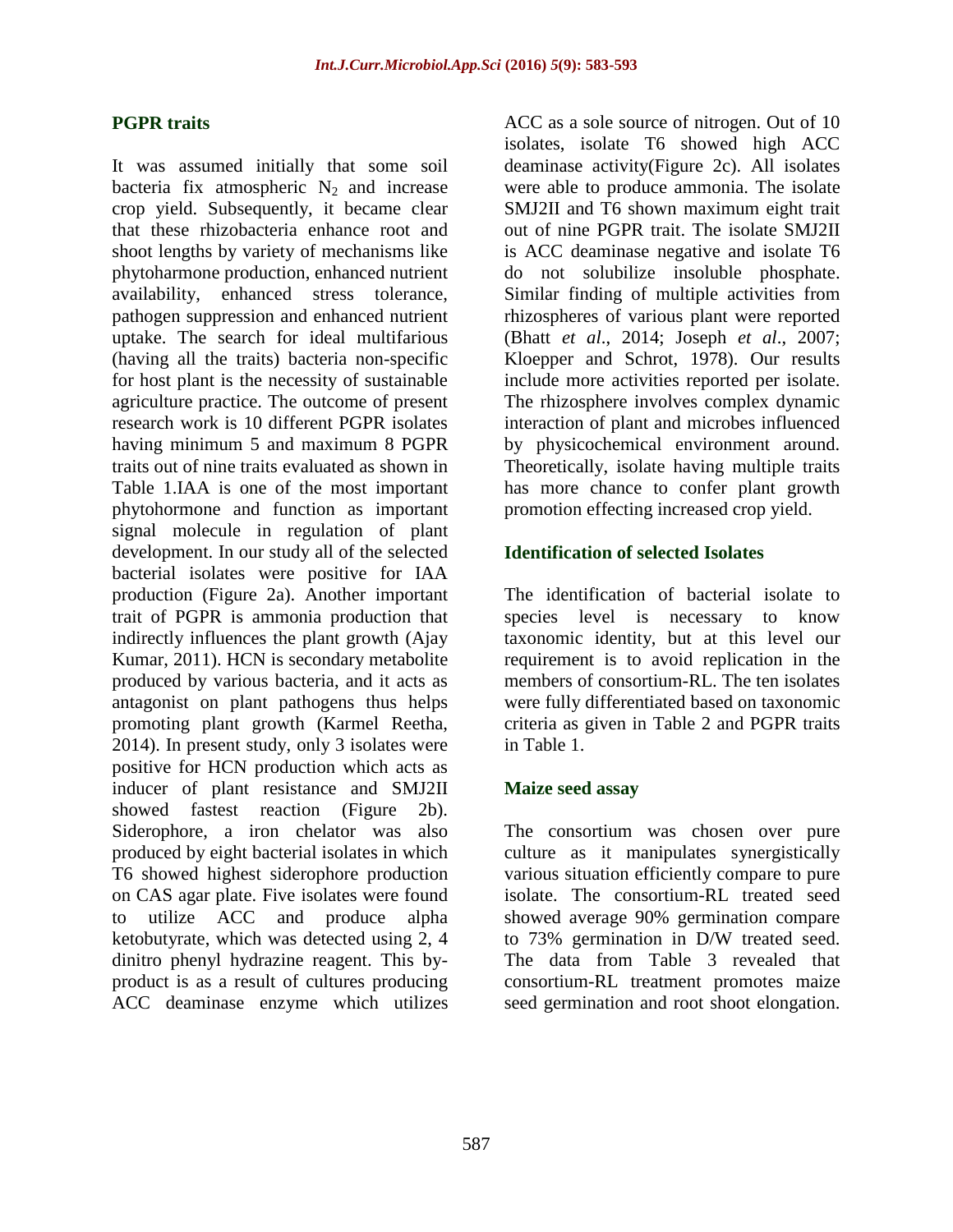|                                  |                |                                 |                           |                          | Solubilization           |                          |                          |                       |                              |
|----------------------------------|----------------|---------------------------------|---------------------------|--------------------------|--------------------------|--------------------------|--------------------------|-----------------------|------------------------------|
| Isolate                          | IAA production | Growth on<br>Ashbey's<br>Medium | Siderophore<br>production | <b>HCN</b> production    | Phosphate                | <b>Zinc</b>              | Potash                   | Production<br>Ammonia | <b>ACC</b> deaminase         |
| SMJ 2I                           | $+$            | $\blacksquare$                  | $^{+}$                    | $\overline{\phantom{a}}$ | $\qquad \qquad -$        | $+$                      | $+$                      |                       | $+$                          |
| SMJ <sub>2</sub><br>$\mathbf{I}$ | $+$            | $+$                             | $+$                       | $+$                      | $+$                      | $+$                      | $+$                      | $+$                   | $\qquad \qquad -$            |
| T2                               | $^{+}$         | $+$                             | $^{+}$                    | $\overline{\phantom{a}}$ | $\overline{\phantom{a}}$ | $\overline{\phantom{a}}$ | $\overline{\phantom{a}}$ | $^{+}$                |                              |
| T <sub>6</sub>                   | $^{+}$         |                                 | $^{+}$                    | $^{+}$                   | $\overline{\phantom{a}}$ | $+$                      | $^{+}$                   |                       | $^{+}$                       |
| T <sub>8</sub>                   | $^{+}$         | $+$                             | $\overline{\phantom{a}}$  | $\overline{\phantom{a}}$ | $^{+}$                   | $+$                      | $^{+}$                   |                       |                              |
| FC2<br>B1 I                      | $^{+}$         |                                 | $^{+}$                    | $\overline{\phantom{a}}$ | $\overline{\phantom{a}}$ | $+$                      | $+$                      |                       | $\overline{\phantom{a}}$     |
|                                  | $+$            | $\overline{\phantom{a}}$        | $+$                       | $+$                      | $\overline{\phantom{a}}$ | $+$                      | $\blacksquare$           | $+$                   | $\overline{\phantom{a}}$     |
| YB1                              | $+$            | $+$                             | $+$                       | $\overline{\phantom{a}}$ | $\overline{\phantom{a}}$ | $+$                      | $+$                      | $+$                   | $\qquad \qquad \blacksquare$ |
| C1                               | $^{+}$         |                                 | $\overline{\phantom{a}}$  | $\overline{\phantom{a}}$ | $\overline{\phantom{a}}$ | $+$                      | $+$                      | $^{+}$                |                              |
| $\overline{C2}$                  | $^{+}$         | $^{+}$                          | $^{+}$                    | $\overline{\phantom{a}}$ | $\overline{\phantom{a}}$ | $^{+}$                   | $^{+}$                   | $^{+}$                | $\overline{\phantom{a}}$     |

**Table.1** Multiple PGPR activities of strains isolated from rhizosphere of *Ficus religiosa*

 $+$  = activity detected,  $-$  = activity not detected

#### **Table.2** Taxonomic characterization of selected strains isolated from rhizosphere of *Ficus religiosa*.

| Isolate         | Gram character and shape    | Motility | Catalase | Oxidase | Nitrate | Spore           |
|-----------------|-----------------------------|----------|----------|---------|---------|-----------------|
| code            |                             |          |          |         |         | staining        |
| SMJ 2 I         | Gram positive Short rods    | $^{+}$   | $^{+}$   | $^{+}$  |         | $^{\mathrm{+}}$ |
| SMJ 2 II        | Gram positive rods          |          | $^{+}$   | $^{+}$  |         |                 |
| T <sub>2</sub>  | Gram positive cocco-bacilli |          | $^{+}$   | $^{+}$  |         | $^+$            |
| T <sub>6</sub>  | Gram positive rods          |          | $^+$     |         |         |                 |
| T <sub>8</sub>  | Gram positive Rods          | $^{+}$   | $^{+}$   |         |         |                 |
| FC <sub>2</sub> | Gram positive cocci         |          | $^{+}$   |         |         |                 |
| B1I             | Gram positive cocci         |          | $^{+}$   | $^{+}$  |         |                 |
| YB1             | Gram positive cocci         | $^{+}$   | $^{+}$   |         | $^{+}$  |                 |
| C <sub>1</sub>  | Gram positive cocci         |          | $^{+}$   |         | $^{+}$  |                 |
| C <sub>2</sub>  | Gram positive cocci         |          | $^{+}$   | $^{+}$  |         |                 |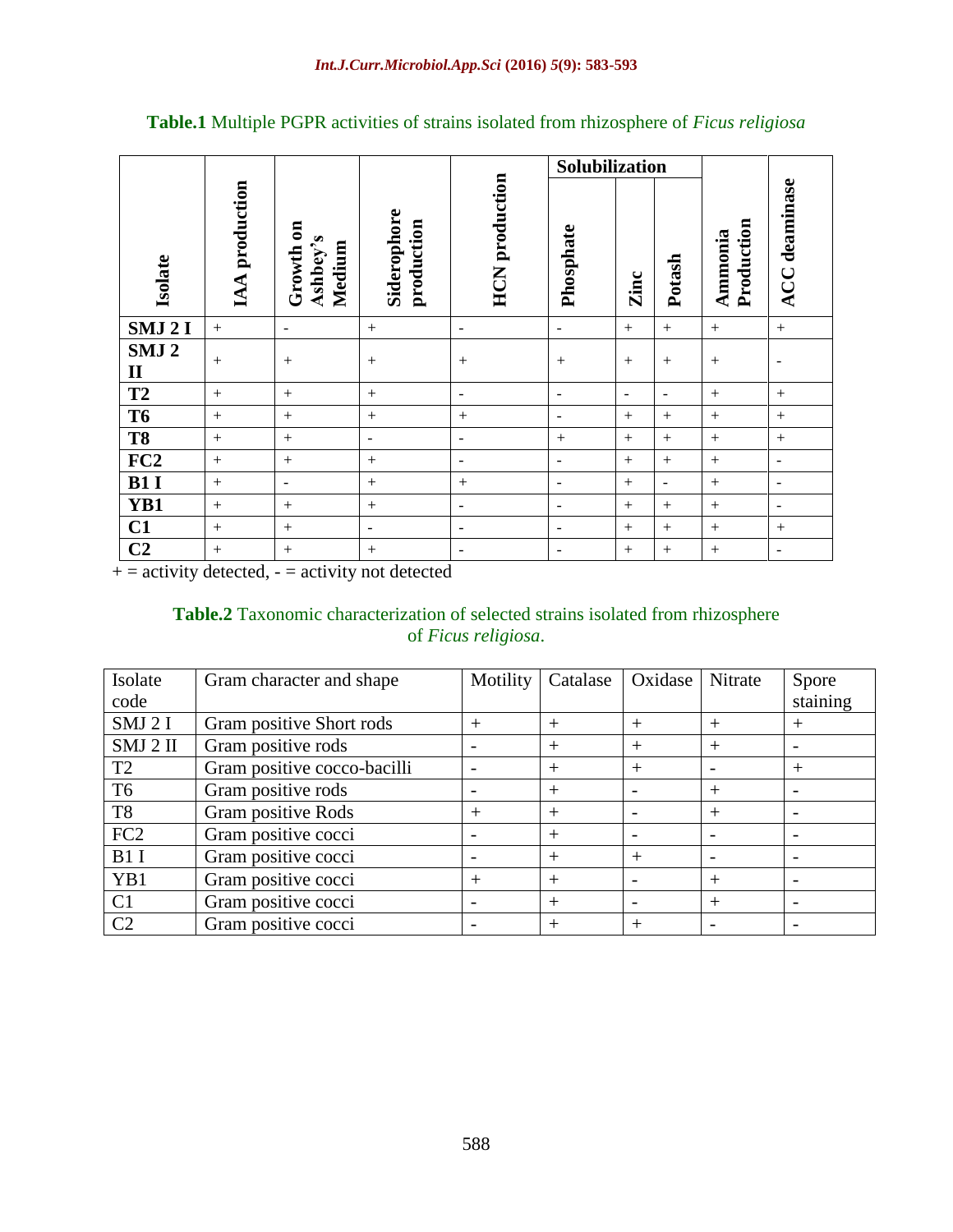#### *Int.J.Curr.Microbiol.App.Sci* **(2016)** *5***(9): 583-593**

| Water                       | Root length (cm) |                  | Shoot length (cm) |                 |
|-----------------------------|------------------|------------------|-------------------|-----------------|
| Added per                   |                  |                  |                   |                 |
| day (ml)                    |                  |                  |                   |                 |
|                             | Control          | Consortium-RL    | Control           | Consortium-RL   |
| 5                           | $5.78 \pm 1.87$  | $10.63 \pm 2.76$ | $3.91 \pm 1.33$   | $5.48 \pm 1.64$ |
| 4                           | $5.54 \pm 1.31$  | $10.48 \pm 2.11$ | $3.12 \pm 1.37$   | $5.12 \pm 1.59$ |
| 3                           | $4.21 \pm 1.09$  | $9.54 \pm 1.86$  | $2.78 \pm 1.21$   | $4.97 \pm 1.24$ |
| $\mathcal{D}_{\mathcal{L}}$ | $3.18 \pm 0.92$  | $8.03 \pm 1.34$  | $1.02 \pm 0.93$   | $3.09 \pm 1.01$ |
|                             | N <sub>G</sub>   | NG               | <b>NG</b>         | <b>NG</b>       |

# **Table.3** Effect of variable water addition on root and shoot elongation of maize seed after 7 days of incubation

Mean length± standard deviation, NG=No germination of seed

## **Fig.1** Schematic for water addition to study water stress on maize seed

|                 | $\mathtt{Control}$      | Test                |
|-----------------|-------------------------|---------------------|
| 5 ml            | $\circ\circ\circ$       | $\circ \circ \circ$ |
| 4 ml            | $\circ \circ \circ$     | OOO                 |
| 3 <sub>ml</sub> | O O O                   | OOO                 |
| 2 <sub>ml</sub> | $\circ$ $\circ$ $\circ$ | $\circ \circ \circ$ |
| 1 <sub>ml</sub> | OOO                     | OOO                 |

## **Fig.2a** Frequency of isolated pathogens from urine (n=177)

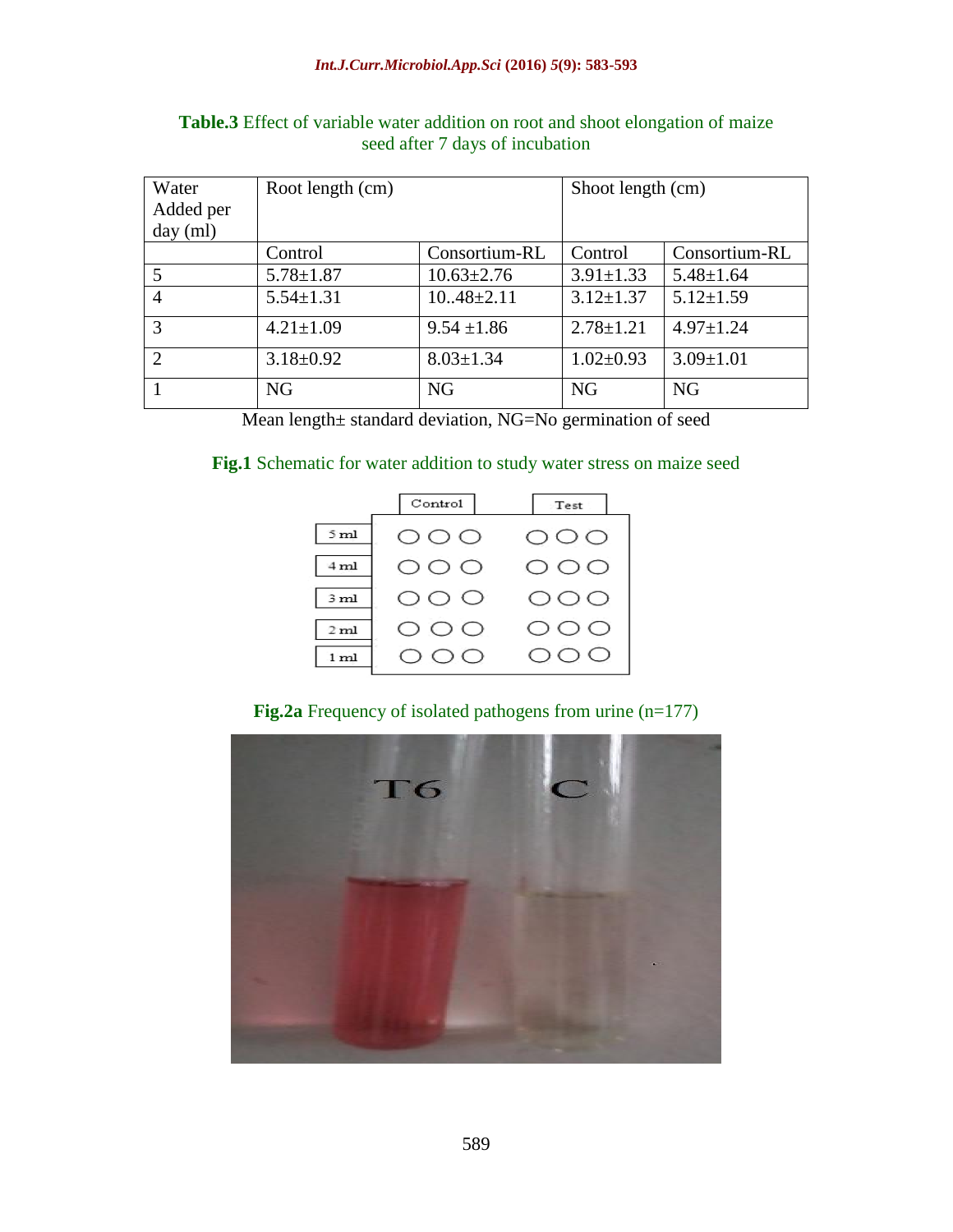**Fig.2b** Production of HCN by Isolate SMJ2 II.



**Fig.2c** Production of ACC deaminase by Isolate T6



**Fig.2d** Maize seed root shoot elongation after 3 days of incubation i) consortium-RL treated ii) Control

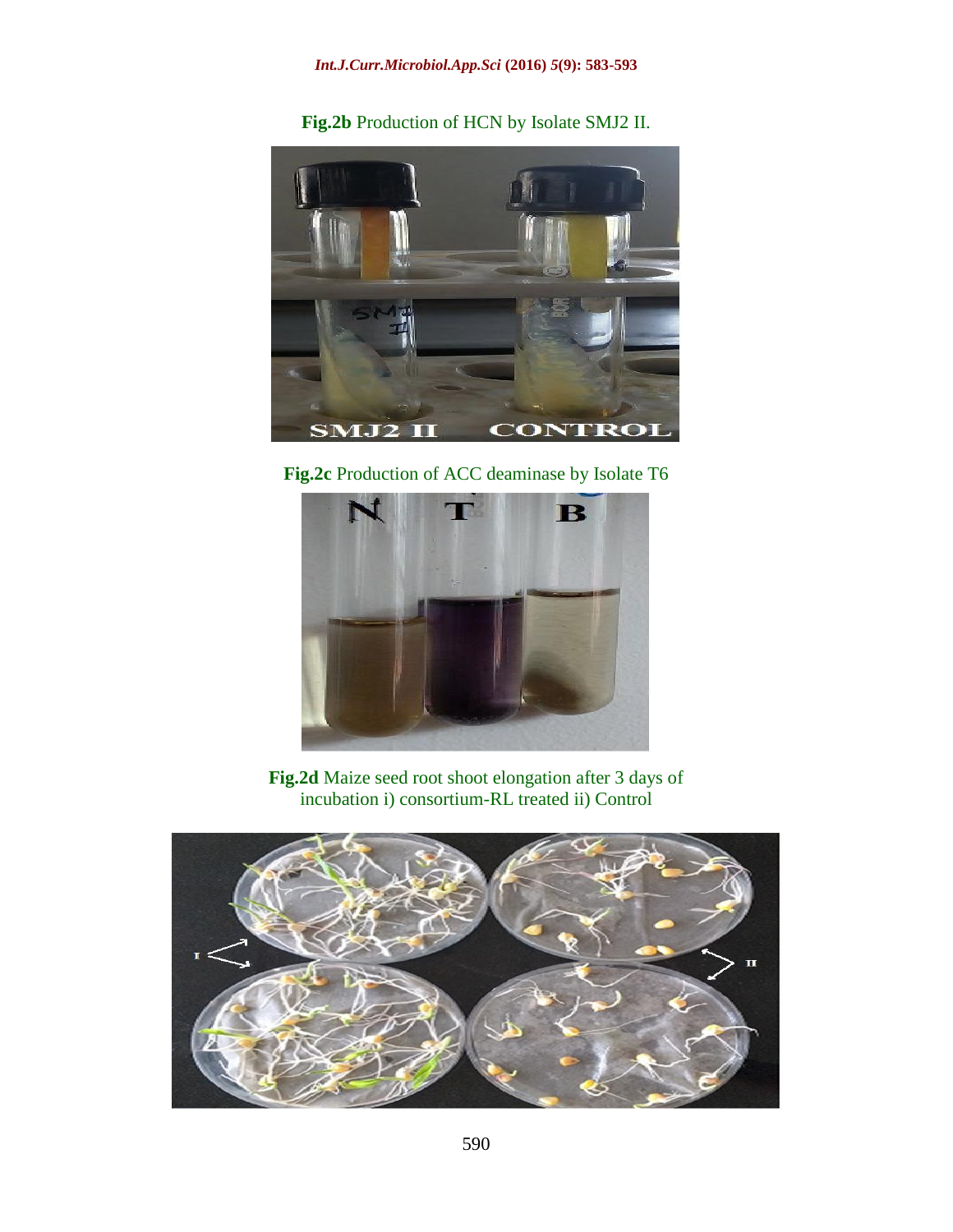The research hypothesis formulated was that the mean root and shoots lengths of control seed was less than root and shoot lengths of consortium-RL treated seeds. The one tailed (left) test was used for data analysis and revealed that lengths (root and shoot) of consortium-RL treated seeds were significantly higher than control. The water stress factor revealed that consortium-RL treated seeds showed significant increase over comparable control. The consortium-RL offered protection against water stress compared to control possibly due to various PGPR mechanisms. One notable PGPR trait i.e. ACC deaminase production may play significant role in this water stress condition on maize plant. Comparable studies by Noumavo *et al*., (2013) reported the promoter effect of rhizobacteria (*A*. *lipoferum*, *P*. *fluorescens*, *P*. *putida*) on germination and the plants growth of maize in plate assay.

In conclusion, PGPR can be considered as sustainable alternative to chemical fertilizers to promote seed germination, biomass and crop yield. The hunt for efficient PGPR was attempted in this project resulting in 10 isolate exhibiting multiple PGP activities. The present study should serve as benchmark for advanced study on consortium-RL.

## **Acknowledgments**

The author wishes to thank to Dr. B.D. Bhole, Head Department of Microbiology, Abasaheb Garware College, Pune for his encouragement and critical remarks during project work.

# **References**

Agrawal, P.K.D., and Agrawal, S. 2013. Characterization of *Bacillus* sp. strains isolated from rhizosphere of tomato plants (*Lycopersicon esculentum*) for their use as potential plant growth promoting rhizobacteria. I*nt. J. Curr. Microbiol. App. Sci*., 2(10): 406-417.

- Barriuso, J., B.R. Solano and Gutierrez Manero, F. 2008. Protection against pathogen and salt stress by four plant growth promoting rhizobacteria isolated from *Pinus* sp. on *Arabidopsis thaliana*. *Phytopathol.,* 98(6): 666- 672.
- Berg, G. 2009. Plant-microbe interactions promoting plant growth and health: Perspectives for controlled use of microorganisms in agriculture. *Appl. Microbiol. Biotechnol.*, 84: 11-18.
- Bharucha, U.D., K.C. Patel, and Trivedi, U.B. 2013. *In vitro* screening of isolates for its plant growth promoting activities from the rhizosphere of *Alfalfa* (*Medicago sativa*). *J. Microbiol. Biotech. Res.*, 3(5): 79-88.
- Bhatt, P.V., and Vyas B.R.M. 2014. Screening and Characterization of Plant Growth and Health Promoting Rhizobacteria. *Int. J. Curr. Microbiol. App. Sci.,* 3(6): 139-155.
- Brick, J.M., R.M. Bostock, and Silverstone S.E. 1991. Rapid in-situ assay for indole acetic acid production by bacteria immobilized on nitrocellulose membrane. *Appl. Environ. Microbiol.,* 57: 535-538.
- Cappuccino, J. C., and Sherman, N.1992. In: Microbiology: A Laboratory Manual, New York, pp. 125-179.
- Castric, P.A. 1975. Hydrogen cyanide, a secondary metabolite of *Psuedomonas aeruginosa*. *Can. J. Microbiol.,* 21: 613-618.
- Dimkpa, C., T. Weinand, and Asch, F. 2009. Plant Rhizobacteria Interactions Alleviate Abiotic Stress Conditions. *Plant, Cell and Environ.,* 32(12): 1682-1694.
- Gao, J.P., D.Y. Chao, and Lin, H. 2007.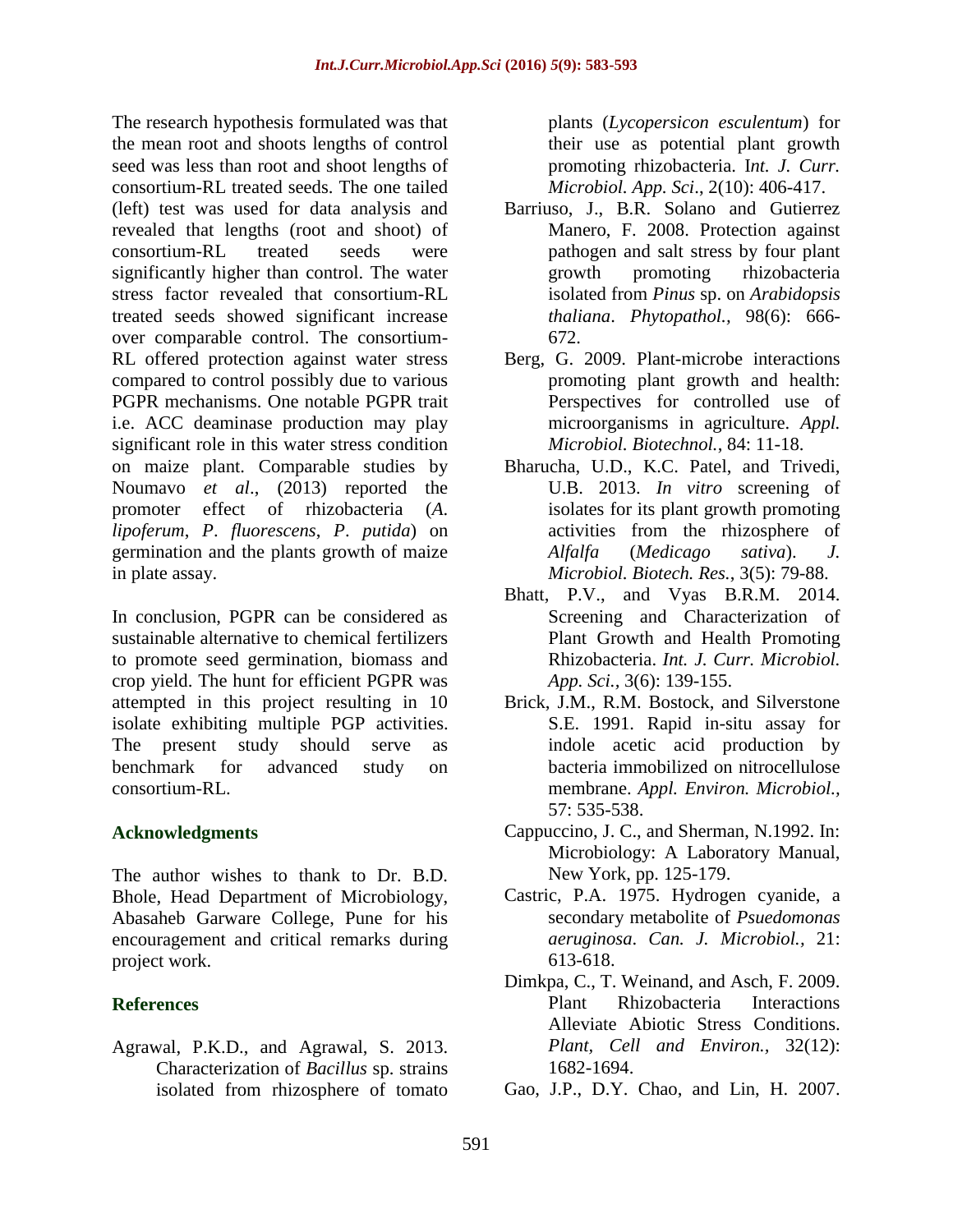Understanding abiotic stress tolerance mechanisms: Recent studies on stress response in rice. *J. Integr. Plant Biol.,* 49(6): 742-750.

- Glick, B.R. 2014. Bacteria with ACC deaminase can promote plant growth and help to feed the world. *Microbiol. Res.*, 169(1): 30-39.
- Goteti, P.K., L.D.A. Emmanuel, S. Desai, and Shaik, M.H. A. 2013. Prospective Zinc Solubilising Bacteria for Enhanced Nutrient Uptake and Growth Promotion in Maize (*Zea mays* L.). *Int. J. Microbiol.,* 869697 10.1155/2013/869697.
- Joseph, B., Patra, R.R., and Lawrence, R. 2007. Characterization of plant growth promoting Rhizobacteria associated with chickpea (*Cicer arietinum* L). *Int. J. Plant Prod.,* 1(2): 141-152.
- Kloepper, J.W., and Schroth, M.N. 1978. Plant growth promoting rhizobacteria on radishes. In Station de pathologie vegetable et phyto-bacteriologie (ed.), Proceedings of the  $4<sup>th</sup>$  International Conference on Plant Pathogenic Bacteria, vol. II. Gilbert- Clarey, Tours, France, 879-882.
- Kumar, A., A, Prakash, and Johri, B. 2011. *Bacillus* as PGPR in Crop Ecosystem. In: Maheshwari, D. K. (ed.) Bacteria in Agrobiology: Crop Ecosystems. Springer Berlin Heidelberg.
- Lai, W.A., Peter Kämpfer, A.B. Arun, F.T. Shen, B.Huber, P.D. Rekha, and Young, C.C. 2006. *Deinococcus Ficus* Sp. Nov., Isolated from the Rhizosphere of *Ficus Religiosa* L. *Int. J. Systematic And Evol. Microbiol.,*  56(4): 787-91.
- Lichtenthaler, H.K. 1996. Vegetation stress: An introduction to the stress concept in plants. *J. Plant. Physiol.,* 148(1/2): 4-14.
- Nimnoi, P., and Pongsilp, N. 2009. Genetic diversity and plant growth-promoting

ability of the indole-3-acetic acid (IAA) synthetic bacteria isolated from agricultural soils as well as rhizosphere, rhizoplane and root tissue of *Ficus religiosa* L., *Leucaena leucocephala* and *Piper sarmentosum* Roxb. *Res. J. Agri. Biol. Sci.,* 5(1): 29- 41.

- Noumavo, P.A., E. Kochoni, Y.O. Didagbe, A. Adjanohoun, M. Allagbe, R. Sikirou, and Gachomo, E.W. 2013. Effect of different plant growth promoting rhizobacteria on Maize seed germination and seedling development. *American J. Plant Sci.,* 4(5): 1013-1021.
- Parmar, P., and Sindhu, S. 2013. Potassium Solubilization by Rhizosphere Bacteria: Influence of Nutritional and Environmental Conditions. *J. Microbiol. Res.,* 3(1): 25-31.
- Penrose, D.M., and Glick, B.R. 2003. Methods for isolating and characterizing ACC deaminase containing plant growth promoting rhizobacteria. *Physiologia Plantarum,* 118(1): 10-15.
- Planchamp, C., G. Glauser, and Mauch-Mani, B. 2014. Root inoculation with *Pseudomonas putida* KT2440 induces transcriptional and metabolic changes and systemic resistance in maize plants. *Front Plant Sci.*, 5: 719.
- Reetha, A.K., S.L. Pavani, and Mohan, S. 2014. Hydrogen cyanide production ability by bacterial antagonist and their antibiotics inhibition potential on *Macrophomina Phaseolina* (Tassi.) Goid. *Int. J. Curr. Microbiol. App. Sci.,* 3(5): 172-178.
- Schwyn, B., and Neilands, J. 1987. Universal chemical assay for the detection and determination of siderophores. *Anal. Biochem.,* 160: 47- 56.
- Vinocur, B., and Altman, A. 2005. Recent